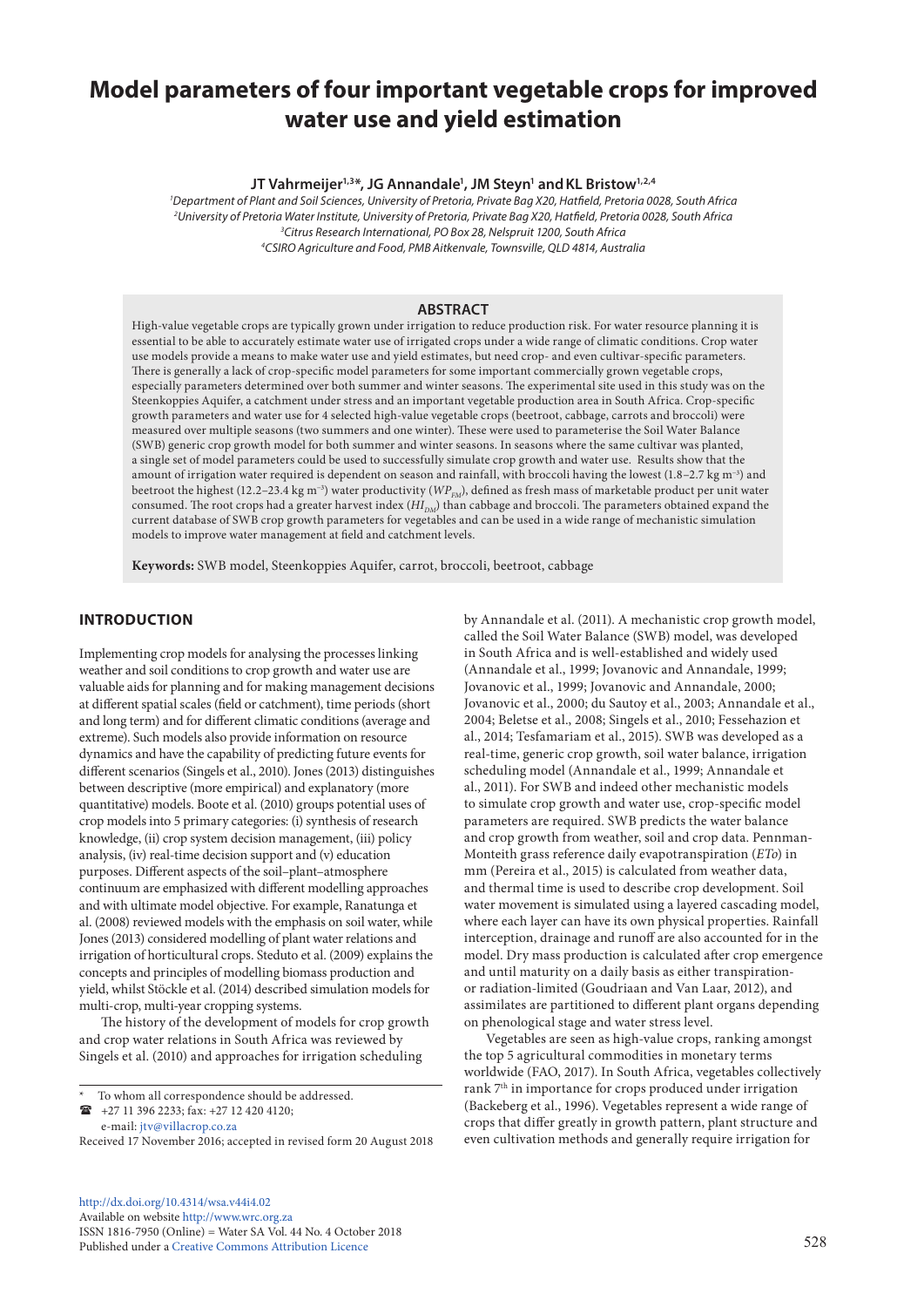optimum yield. A better understanding of crop water use is needed to optimise irrigation water management at field level for irrigation system design, to effect water and energy savings, for salt management (Jovanovic et al., 1999; Beletse et al., 2008) and to facilitate water management at catchment level, for example, water allocations during periods of low rainfall. However, there is a lack of information on crop-specific parameters for vegetables in general (Jovanovic et al., 1999). This is particularly true for commercially grown vegetables in both warm and cool seasons. Therefore, the objectives of this study were to measure, over multiple seasons, seasonal growth and water use of selected important vegetable crops commercially grown on the Highveld (approximate altitude 1 700 m with temperate climate), and to establish crop-specific growth parameters for summer and winter cropping to be used in mechanistic simulation growth models. Such growth models can then be used to estimate, for example, water abstraction from groundwater resources for the allocation and management of water use at farm or catchment level. This is urgently required in the case of the Steenkoppies Aquifer, and no doubt in many other catchments under stress, where careful management of water resources is required.

This study formed part of a larger study (Reinders et al., 2010), to determine irrigation water use efficiency. Field trials that reflect the crops, cultivars and local practices were conducted on the Steenkoppies Aquifer. The study was conducted over 3 seasons to fall within the time constraints of the larger study.

# **MATERIAL AND METHODS**

## **Experimental set-up**

Field trials were carried out at Rosaly Boerdery (26°04′ S and 27°36′ E, 1 678 m amsl), a Global GAP-audited (good agricultural practices) farming enterprise on the Steenkoppies Aquifer in Tarlton, Gauteng, South Africa. The experiment was conducted on one half of a 24 ha centre pivot, which was divided into five adjacent 2 ha experimental fields. The area not used for the trial was planted with vegetables for commercial production. Soil preparation reflected local practices and involved ploughing, rotovating and the forming of 1.2 m wide raised beds with 3 rows of vegetables planted on each raised

bed. Four vegetable species, which are commonly grown on the Steenkoppies Aquifer, were monitored over two summer (October to March) and one winter (April to September) season. 'Tenacity' which is a warm season, round head cabbage hybrid was planted in summer and 'Grandslam' a medium maturing winter hybrid with a round head that flattens at the base at full maturity, in the winter season. Both cultivars belong to the white cabbage group (*Brassica oleracea* L. var. *capitata*), are large framed with a semi-erect growth pattern and are commonly grown for the fresh market. In summer, an early-maturing Nantes carrot (*Daucus carota* L.) hybrid cultivar ('Star 3006') with medium to long leaves that grow upright was planted, and in winter, a medium to early Nantes hybrid cultivar ('Dordogne') with vigorous long leaves was grown. The same beetroot cultivar (*Beta vulgaris* 'Red Ace'), was planted in both the summer and winter trials. Two broccoli cultivars belonging to different groups were planted, 'Star 2204' (*Brassica oleracea* L. var. *italica*) in summer and *'*Parthenon' (*Brassica oleracea* L. var. *cymosa*) in winter.

The cultivars, planting and harvest dates, plant densities and growth periods are summarised in Table 1. Apparent inconsistencies between crops in their growth periods in days and day degrees, are due to differences in their base temperatures. The between-row spacing for the different vegetable crops was 0.4 m. In-row spacing of the cabbage seedlings was 0.44 m and 0.35 m for the broccoli seedlings, for both the summer and winter seasons. Trial plots (4 replicates of 30 m2 per crop) were randomly chosen and clearly marked within the experimental fields. Soil samples were taken and analysed to determine fertiliser requirements. Each experimental field was fertilised and managed according to its specific needs. Pre- and post-emergence herbicides were applied for weed control. Spraying for pests occurred only when required.

Climatic data, both historical and for the period of these trials, was obtained from an automatic weather station at Deodar (26°08′ S, 27°35′ E, 1700 m altitude) that is owned and maintained by the local Department of Agriculture, 7.5 km from the study site. A summary of climatic data for the experimental periods is presented in Table 2. For the 2008 summer season (2008/09/16–2008/12/22) the experimental period had a higher average vapour pressure deficit (*VPD*) than for the 2008 winter and previous summer experimental periods. As expected, the average radiation and temperatures

| <b>TABLE 1</b><br>Crops, planting and harvest dates, plant densities and growth periods of the field trials |                 |           |                   |              |                                   |                      |                |  |  |  |  |  |
|-------------------------------------------------------------------------------------------------------------|-----------------|-----------|-------------------|--------------|-----------------------------------|----------------------|----------------|--|--|--|--|--|
| Season                                                                                                      | Crop            | Cultivar  | <b>Plant date</b> | Harvest date | <b>Plant density</b>              | <b>Growth period</b> |                |  |  |  |  |  |
|                                                                                                             |                 |           |                   |              | (plants $\cdot$ m <sup>-2</sup> ) | (days)               | $(d^{\circ}C)$ |  |  |  |  |  |
|                                                                                                             | Cabbage         | Tenacity  | 2007/12/13        | 2008/03/26   | 3.9                               | 104                  | 1613           |  |  |  |  |  |
| Summer                                                                                                      | <b>Broccoli</b> | Star 2204 | 2007/12/13        | 2008/03/16   | 4.9                               | 94                   | 1899           |  |  |  |  |  |
| 2007/08                                                                                                     | <b>Beetroot</b> | Red Ace   | 2007/12/18        | 2008/03/12   | 57.7                              | 85                   | 1 3 5 5        |  |  |  |  |  |
|                                                                                                             | Carrots         | Star 3006 | 2007/12/18        | 2008/03/26   | 62.8                              | 99                   | 1 2 3 8        |  |  |  |  |  |
|                                                                                                             | Cabbage         | Grandslam | 2008/04/29        | 2008/09/09   | 3.9                               | 133                  | 1445           |  |  |  |  |  |
| Winter                                                                                                      | <b>Broccoli</b> | Parthenon | 2008/04/29        | 2008/08/14   | 4.9                               | 107                  | 1 2 8 8        |  |  |  |  |  |
| 2008                                                                                                        | <b>Beetroot</b> | Red Ace   | 2008/04/29        | 2008/09/29   | 57.7                              | 153                  | 1 3 5 6        |  |  |  |  |  |
|                                                                                                             | Carrots         | Dordogne  | 2008/04/29        | 2008/09/23   | 62.8                              | 147                  | 1 2 8 6        |  |  |  |  |  |
|                                                                                                             | Cabbage         | Tenacity  | 2008/09/16        | 2008/12/18   | 3.9                               | 93                   | 1477           |  |  |  |  |  |
| Summer<br>2008                                                                                              | <b>Beetroot</b> | Red Ace   | 2008/09/16        | 2008/12/11   | 57.7                              | 86                   | 1 3 5 9        |  |  |  |  |  |
|                                                                                                             | Carrots         | Star 3006 | 2008/09/16        | 2008/12/22   | 75.0                              | 97                   | 1 2 8 1        |  |  |  |  |  |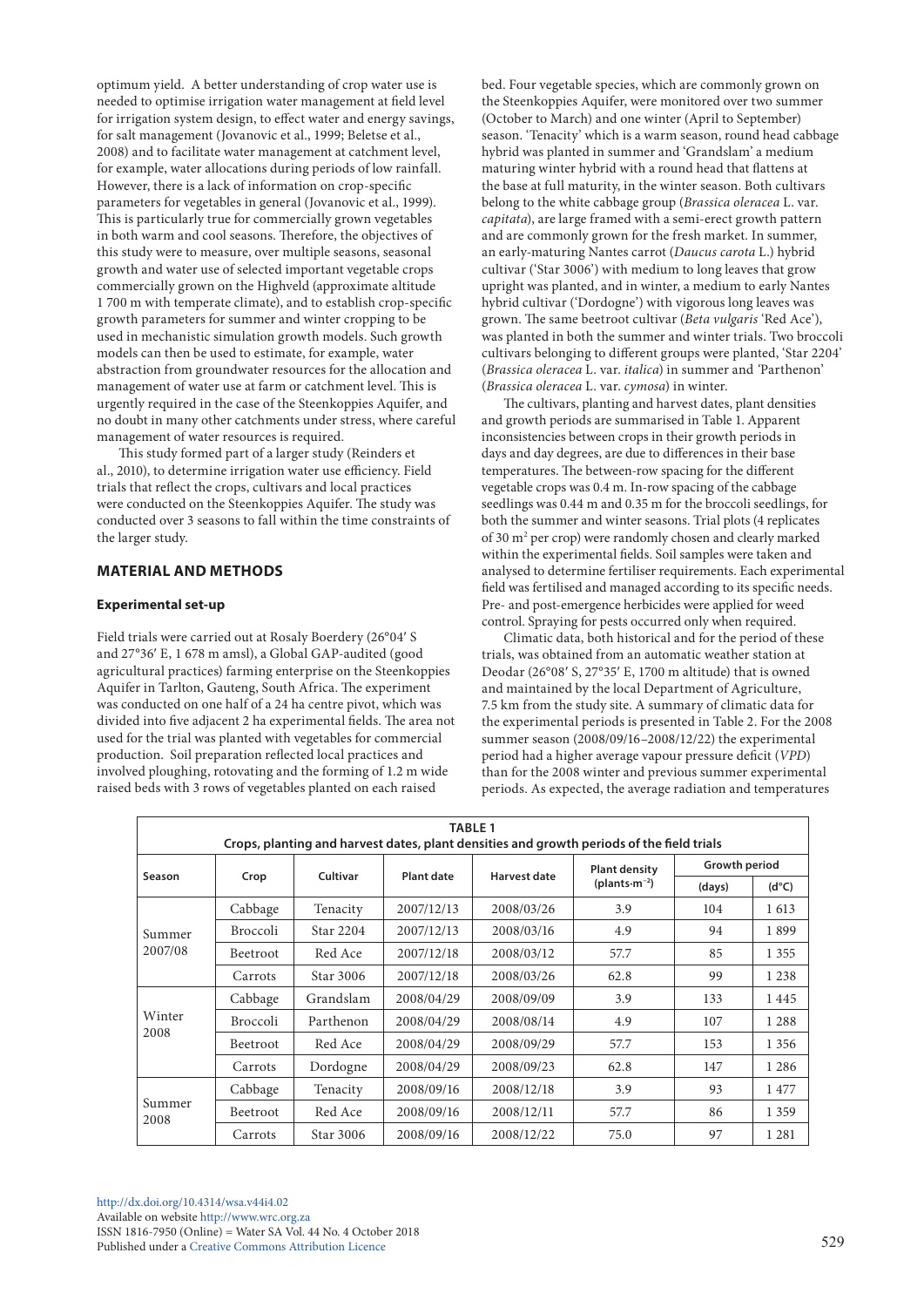were lower for the 2008 winter experimental period, than for the two summer periods (Table 2).

A profile pit was dug at the experimental site and soil samples were taken at 0.15 m intervals to a depth of 0.6 m to determine bulk density  $(\rho_{b})$ , soil texture and volumetric soil water content (ϑ) at field capacity (*FC*) and permanent wilting point (*PWP*). The  $\rho_b$  of the soils was determined by gently tapping a cylinder of known volume horizontally into the side of the profile pit. The soil was removed and dried at 105°C for 24 h. Volumetric water content at *FC* was determined, before planting, by saturating a portion of the field which was then left for 48 h to drain before sampling, while *PWP* was determined at the end of the season by withholding irrigation on a section of the experimental plot until the plants died. Soil samples of a known volume were taken and ϑ was calculated from the mass loss before and after the soil samples were dried at 105°C for 24 h. Bulk density varied from 1.42–1.54 Mg·m−3 for the 0–60 cm soil profile (Table 3). Clay content varied from 9.8–13.3%, θ at *FC* from 0.147–0.215 m3 ·m−3 and *PWP* from 0.067–0.088 m<sup>3</sup>·m<sup>-3</sup> (Table 3). The soils of the experimental site have a textural class of a loamy sand and are classified as a Bainsvlei soil form (Soil Classification Working Group, 1991).

#### **Field measurements**

Volumetric soil-water content (ϑ) was measured at least once a week with a calibrated neutron water meter. Readings were taken in the middle of each trial plot at 3 positions, one within a plant row and on either side of the plant row at 0.15 m depth increments down to 0.6 m. The soil-water deficit to field capacity was calculated for each layer and the average for the three different positions determined. Rain gauges were installed to measure irrigation (*I*) and precipitation (*P*). Infiltration rate was measured according to the method described by Reinders and Louw (1984) and ranged between 17 mm·h−1 and 36 mm·h−1 on a 30 min test run. Due to the high infiltrability and flat topography of the field, runoff (*R*) was assumed to be negligible.

Plant material for growth analyses was harvested from four 1 m<sup>2</sup> plots at least once every fortnight and divided into leaves, stems, roots and harvestable components (underground storage organs for carrots and beetroot, and edible vegetative and reproductive portions of cabbage and broccoli). Leaf area index (*LAI*) was calculated from photosynthetically active leaf area measured with a belt-driven leaf area meter (LiCor, Lincoln, Nebraska, USA). For cabbage and broccoli, the outer green leaves were taken as photosynthetically active. Total and harvestable fresh mass was determined directly after harvest, whereafter the plant material was dried in an oven at 60°C until constant mass to determine dry mass of the different plant components. Fractional interception (*FI*) of photosynthetically active radiation (PAR, 400–700 nm) was determined periodically throughout the season. For field measurements, 10 pairs of readings for each vegetable crop, one above and one below the crop canopy, were taken in rapid succession with a sunfleck ceptometer (Decagon, Pullman, USA) to estimate canopy cover.

#### **Modelling parameters**

Seasonal evapotranspiration (*ET*) was calculated using the soil water balance equation:

$$
ET = I + P - R - D - \Delta S \tag{1}
$$

where *I* is irrigation, *P* is precipitation, *R* is runoff, *D* is drainage and ΔS is the change in soil-water-storage for the 0.6 m soil profile. Drainage was estimated with the SWB model once parameterised for crop growth, and ΔS was calculated from soil water content measurements at the beginning and end of the season.

The SWB model uses a mechanistic approach to model crop growth and requires, among others, the following parameters for each crop:

- i) Canopy extinction coefficient  $(K<sub>s</sub>)$  for total solar radiation
- ii) Dry matter: Transpiration ratio, adjusted for vapour pressure deficit (*DWR*, kg·kg−1·Pa)
- iii) Radiation-use efficiency (*RUE*, kg·MJ−1)
- iv) Leaf-stem dry matter partitioning  $(p, m^2 \cdot kg^{-1})$
- v) Specific leaf area (*SLA*, m<sup>2</sup>⋅kg<sup>-1</sup>)

| TABLE <sub>2</sub><br>Mean daily VPD (vapour pressure deficit), radiation and temperatures measured for the experimental periods |                       |            |                      |                   |      |      |  |  |  |  |  |
|----------------------------------------------------------------------------------------------------------------------------------|-----------------------|------------|----------------------|-------------------|------|------|--|--|--|--|--|
| Season                                                                                                                           | Growth period         | <b>VPD</b> | <b>Radiation</b>     | Temperatures (°C) |      |      |  |  |  |  |  |
|                                                                                                                                  |                       | (kPa)      | $(MJ·m^{-2}·d^{-1})$ | Average           | Min  | Max  |  |  |  |  |  |
| Summer                                                                                                                           | 2007/12/13-2008/03/26 | 0.65       | 20.4                 | 19.8              | 14.2 | 25.4 |  |  |  |  |  |
| Winter                                                                                                                           | 2008/04/29-2008/09/29 | 0.68       | 15.1                 | 13.2              | 5.2  | 21.2 |  |  |  |  |  |
| Summer                                                                                                                           | 2008/09/16-2008/12/22 | $1.0\,$    | 21.9                 | 20.3              | 13.2 | 27.3 |  |  |  |  |  |

| <b>TABLE 3</b><br>Physical properties of the Bainsvlei soil form at the experimental site |                                      |       |                                               |                                |      |      |  |  |  |  |  |
|-------------------------------------------------------------------------------------------|--------------------------------------|-------|-----------------------------------------------|--------------------------------|------|------|--|--|--|--|--|
| Depth (cm)                                                                                |                                      |       | Volumetric water content $(m^3 \cdot m^{-3})$ | Particle size distribution (%) |      |      |  |  |  |  |  |
|                                                                                           | $\rho_{\rm b}$ (Mg·m <sup>-3</sup> ) | FC    | <b>PWP</b>                                    | Sand                           | Clay | Silt |  |  |  |  |  |
| 15                                                                                        | 1.42                                 | 0.147 | 0.067                                         | 79.1                           | 12.6 | 8.3  |  |  |  |  |  |
| 30                                                                                        | 1.54                                 | 0.151 | 0.082                                         | 82.2                           | 9.8  | 8.0  |  |  |  |  |  |
| 45                                                                                        | 1.54                                 | 0.187 | 0.088                                         | 82.0                           | 10.4 | 7.6  |  |  |  |  |  |
| 60                                                                                        | 1.46                                 | 0.215 | 0.086                                         | 77.8                           | 13.3 | 8.9  |  |  |  |  |  |
| Average                                                                                   | 1.49                                 | 0.173 | 0.081                                         | 80.3                           | 11.5 | 8.2  |  |  |  |  |  |

ρ*b : Bulk density, FC: Field capacity, PWP: Permanent wilting point*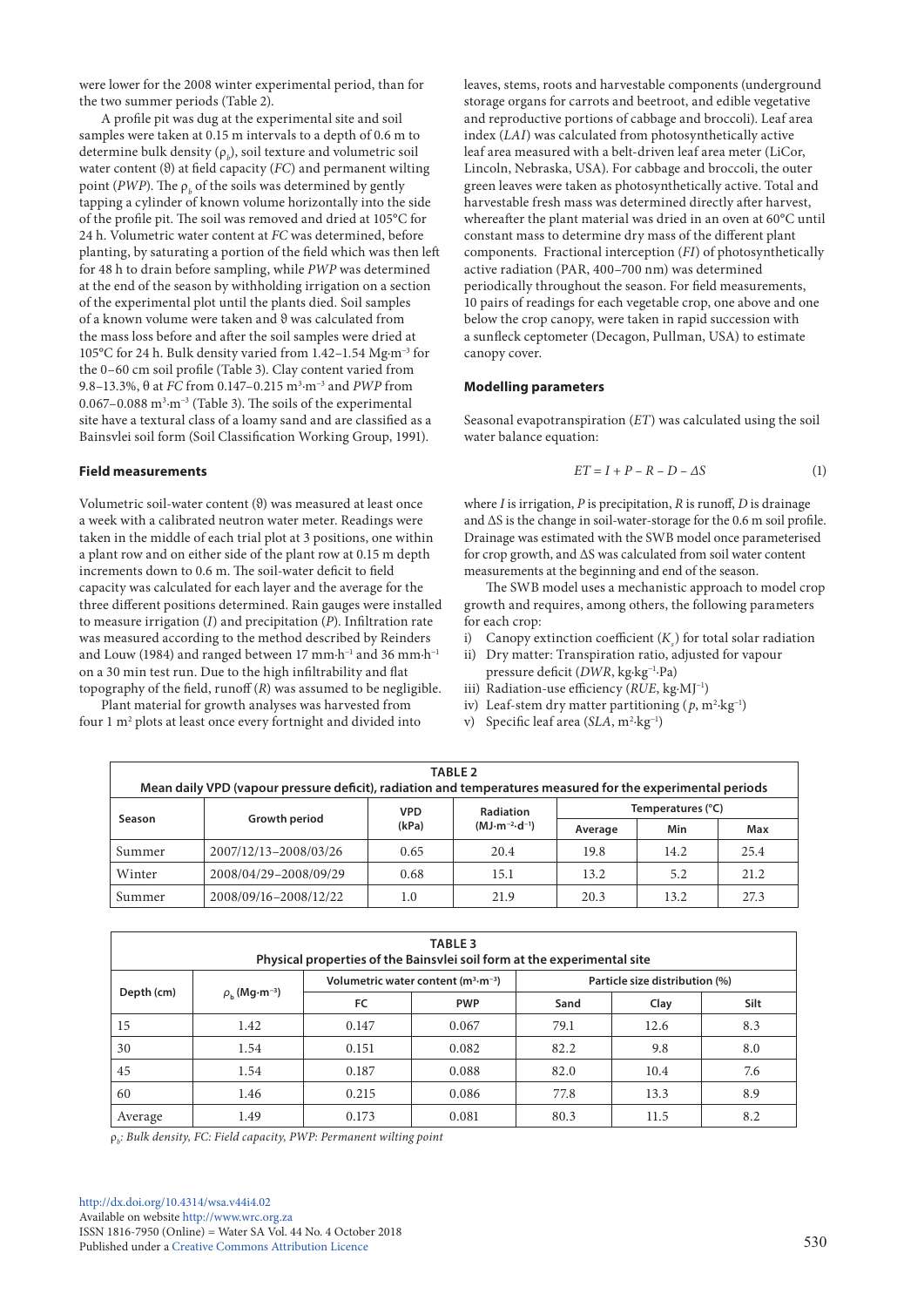vii) Maximum root depth (*RDmax*, m)

The canopy extinction coefficient  $(K_{p_{AR}})$ , measured with a ceptometer, is for photosynthetically active radiation (PAR) and is used in some models to calculate photosynthesis as a function of intercepted PAR.  $K_{PAR}$  is a crop-specific parameter where the fraction of PAR intercepted  $(FI_{p_{AB}})$  is well correlated with *LAI* (Goudriaan and Van Laar, 2012) and canopy architecture (Campbell and Norman, 1998).  $K_{p_{AR}}$  is calculated from the exponential relationship between field measurements of  $FI_{p_{AP}}$  and *LAI* (Campbell and Van Evert, 1994):

$$
FI_{PAR} = 1 - e^{-LAIK_{PAR}} \tag{2}
$$

However, the canopy extinction coefficient for total solar radiation (*Ks* ) is used in SWB to determine radiation-limited dry matter production (Goudriaan and Van Laar, 2012) and for partitioning of *ET* into evaporation and crop transpiration (Ritchie, 1972). Therefore, measured  $K_{PAR}$  was converted to  $K_s$ according to the procedure recommended by Campbell and Van Evert (1994) as described by Jovanovic et al. (1999).

Water vapour and carbon dioxide (CO<sub>2</sub>) both diffuse through the stomata of leaves and, therefore, the assimilation of carbon is accompanied by transpirational water loss that can be described by a simple gas exchange dry matter production model (Campbell and Norman, 1998):

$$
DM = DWR \frac{Tr}{VPD} \tag{3}
$$

root crops, the underground harvestable storage organ. *Tr* is  $\frac{1}{2}$  *LAI PCDM*  $\frac{1}{2}$  *DCDM* is the vapour pressure deficit (Pa) and  $\frac{1}{2}$ water consumed  $(ET)$  adjusted for *VPD*. Due to the difficulties water consumed (*E1*) adjusted for *VPD*. Due to the dimculties in determining transpiration and total dry matter, *ET* (not *Tr*) Vincent, 2012) of the harvestable dry matter ( $W\!P_{\rm DM}$ ) per unit of where *DM* is total dry matter (kg m−2), which includes all above-ground canopy dry mass (*CDM*) and, in the case of the slope of the relation between *DM* and water use, *DWR* (dry matter water ratio), is the water productivity (Van Halsema and and above-ground and harvestable root mass (not total *DM*) were used to estimate a lower limit value of *DWR*.

limited growth, is modelled as a function of the daily cumulative  $\overline{\mathbf{C}}$ Dry matter production, under conditions of radiationproduct of fractional interception  $\left( FI_{_{RAD}}\right)$  and incoming solar radiation *(Rs* ), after Goudriaan and Van Laar (2012):

$$
DM = RUE \sum_{i=1}^{n} FI_{RAD}R_{S}
$$
 (4)

*RUE* is the slope of the regression between intercepted solar radiation and *DM* production, forced through the origin. Daily increments in *DM* are calculated either as transpiration-limited (Eq. 3) or radiation-limited (Eq. 4). Dry matter is preferentially partitioned to reproductive sinks and roots, and remaining *DM* is partitioned to leaves and stems (*CDM*). Specific leaf area (*SLA*), calculated as the ratio between leaf area and leaf dry matter, is taken as the seasonal average for each crop, but caution should be taken with the use of this parameter because *SLA* tends to decrease during the season (Jovanovic et al., 1999). The leaf-stem dry matter partitioning (*p*) is a function of *SLA*, *LAI* and *CDM* and the lower the value of *p*, the greater the apportionment of biomass to leaves.

$$
\frac{CDM SLA}{LAI} - I = pCDM
$$
 (5)

average air temperature after Campbell and Norman (1998):<br> Growing day degrees (*GDD*) was determined from daily

$$
GDD = \sum_{i=1}^{n} \left( \frac{T_{xi} + T_{ni}}{2} - T_b \right) \Delta t \tag{6}
$$

It for GDD is a  $C$ ,  $I_x$  is where the unit for *GDD* is d°C,  $T_x$  is the daily maximum and  $T_{\!\scriptscriptstyle n}$  the daily minimum air temperature (°C) and  $i$  the daily increment until *n* days, the end of a development stage.  $T_b$  is the ��� base temperature and if the daily average temperature is less than  $T_b$  then zero is added to the sum for that day. The time step *∆t* is 1 day. The maximum root depth was taken as 0.6 m for all the vegetable crops. A detailed description of the SWB model and how the different parameters are determined is given by Annandale et al. (1999) and Jovanovic et al. (1999).

#### **RESULTS AND DISCUSSION**

Although growth period of a specific cultivar in thermal time (d°C) is constant regardless of season, as expected, growth period in calendar days was extended quite dramatically during winter. For example, beetroot grew approximately 68 days longer in winter than during the summer seasons (Table 1) due to lower temperatures (Table 2).

Large differences in thermal time requirements between cultivars of a specific crop can be attributed to genetic differences. This is clearly illustrated for broccoli (Table 1), and supported by Tan et al. (2000), who found large differences in thermal time requirement for emergence to floral initiation between broccoli cultivars. In addition, the somewhat arbitrary harvest date of vegetable crops makes it difficult to report thermal time to harvest.

Information on *I, P,* Δ*S, D, ET, DM*, harvestable dry matter ( $HDM$ ), water productivity ( $WP_{FM}$ ) based on fresh mass and harvest index  $(HI_{DM})$  on a dry mass basis of the studied crops is given in Table 4. *D* is the cumulative drainage estimated with SWB and Δ*S* was taken as the difference between the soil water content at the end and beginning of the trial. It was assumed that no runoff occurred, because the field at the experimental site was laser planed, soils are sandy with a low clay content (Table 3) and the measured infiltrability exceeded 17 mm·h−1, and mechanical cultivation was used to reduce weeds and crust formation. *ET* for the growth period was calculated from the soil water balance equation (Eq. 1) and was higher during the winter season than the summer seasons due to longer growing periods (Table 4). Dry matter production (*DM*) includes all above-ground canopy dry mass (*CDM*) and in the case of root crops the underground harvestable storage organ. Yield (*Y*) refers to the fresh marketable portion of the relevant vegetable crop and when dried to constant mass is termed harvestable dry matter (*HDM*). According to Van Halsema and Vincent (2012)  $WP_{FM}$  for vegetables and fruit crops is defined as the fresh mass of marketable product (*Y*) per unit of water consumed (*ET*). Substantially higher rainfall with less irrigation was recorded for the 2007/08 summer than for the 2008 winter and 2008 summer seasons. More irrigation water was applied to the vegetables during the winter months than during the summer months (Table 4) because of longer growth periods (Table 1) and lower rainfall to supplement irrigation. Carrot yield was below average during the 2007/08 summer due to the outbreak of *Alternaria*, a foliar disease,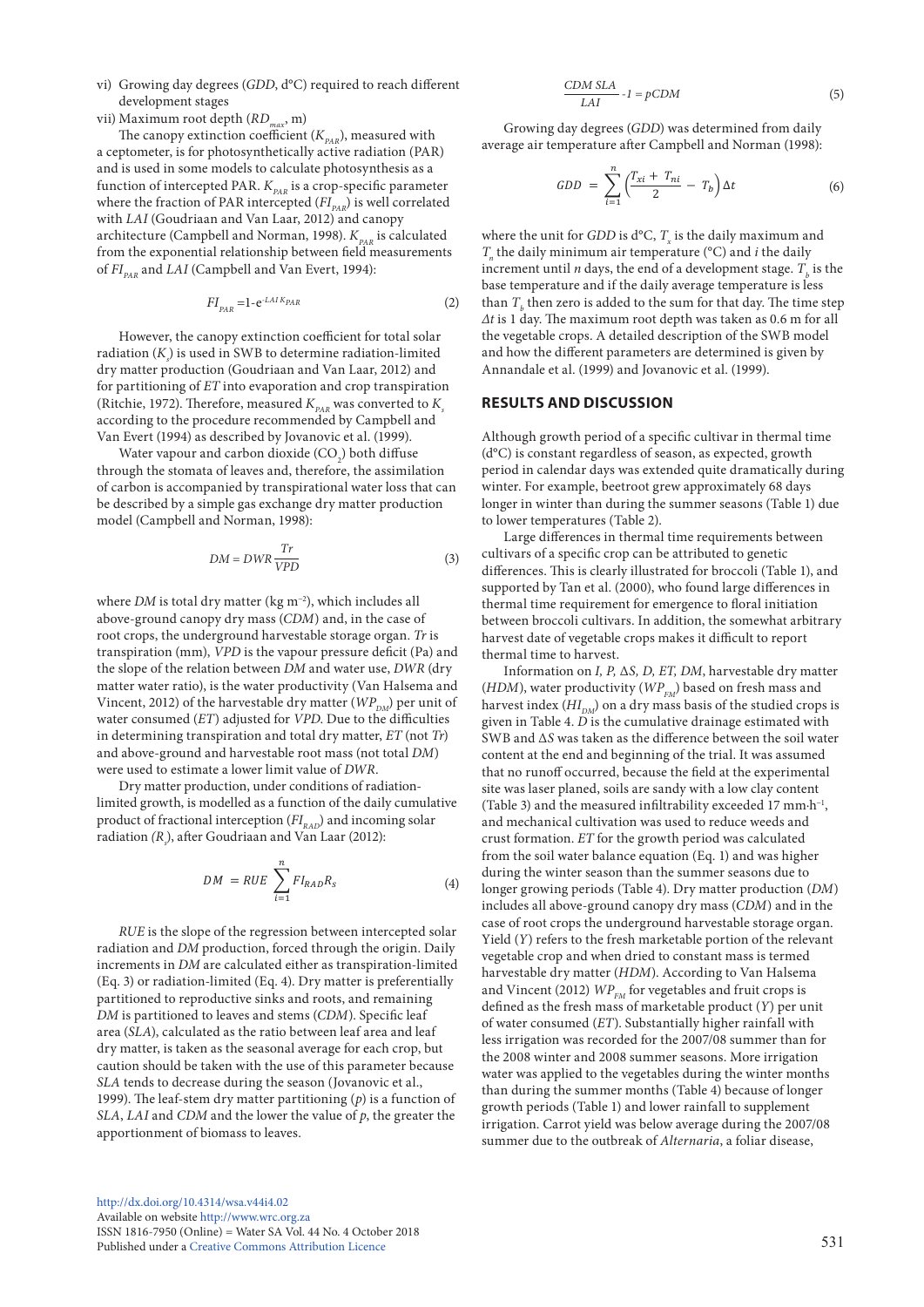and spraying with appropriate chemicals to control the disease could not commence in time because frequent rain hindered access to the field. Therefore, results from this field were not used in the development of growth parameters and testing of the SWB model. Beetroot had the highest *DM*, *HDM*, and *Y* for all three seasons, and therefore also had the highest  $WP_{FM}$ that ranged from 12.2–23.4 kg·m−3. Broccoli, with its flower head as marketable product, on the other hand, had the lowest *DM*, *HDM*, *Y* and  $WP_{FM}$  (Table 4). The  $WP_{FM}$  (fresh mass basis) and  $HI_{DM}$  (dry mass basis) for the respective vegetable species varied somewhat due to cultivar differences between winter and summer seasons and seasonal changes in rainfall and yield. However, values obtained were generally in line with those calculated from data of Jovanovic et al. (1999), where  $W_{F_M}^P$  of winter grown cabbage was 12 kg·m−3, beetroot was 13 kg·m−3, but their carrot crop exhibited a higher winter productivity of 15 kg·m−3. Harvest Index of Jovanovic et al. (1999) for beetroot (0.54) and carrots (0.71) was of the same order as in the present study, while their cabbage (0.61)  $HI$ <sub>DM</sub> was higher. Broccoli had the lowest  $HI_{DM}$  in the 2007/08 summer (0.17) and the 2008 winter (0.13) season, because the marketable portion consists of

the florets, which is only a small portion of the total dry matter of the plant (Table 4).

## **Specific crop growth parameters**

 $K_{p_{AR}}$  determined from crop measurements for broccoli and beetroot and used to parameterise the SWB model is illustrated in Fig. 1. The  $K_{p_{AB}}$  values for all the crops and seasons are given in Table 5.

 $K_{p_{AR}}$  for broccoli is 1.14 and for beetroot 0.90 (Fig. 1).  $K_{p_{AR}}$ values for carrots, cabbage and beetroot were lower for the winter season than for the two summer seasons, due to seasonal effects (Table 5). For example cabbage winter cultivars with fewer, smaller and more erect leaves that intercept less radiation will have lower  $K_{p_{AR}}$  values.  $K_{p_{AR}}$  for vegetables with the same cultivars (beetroot and cabbage) were similar, while the two broccoli cultivars had approximately the same  $K_{p_{AR}}$  values for the summer and winter season, with  $K_{PAR}$  slightly higher for the winter season, indicating similar canopy architecture.

The *RUE* is sometimes called 'radiation conversion efficiency', but Sinclair and Muchow (1999) argued that the

|                                               | <b>TABLE 4</b><br>Seasonal data for irrigation, rainfall, change in soil water content, drainage, evapotranspiration and plant biomass for different |      |           |                    |           |                   |                  |                          |                      |                           |           |  |  |
|-----------------------------------------------|------------------------------------------------------------------------------------------------------------------------------------------------------|------|-----------|--------------------|-----------|-------------------|------------------|--------------------------|----------------------|---------------------------|-----------|--|--|
| vegetable crops grown over three seasons<br>Υ |                                                                                                                                                      |      |           |                    |           |                   |                  |                          |                      |                           |           |  |  |
| Season                                        | Crop                                                                                                                                                 | (mm) | P<br>(mm) | $\Delta$ S<br>(mm) | D<br>(mm) | <b>ET</b><br>(mm) | DМ<br>$(kq·m-2)$ | <b>HDM</b><br>$(kq·m-2)$ | $(Mq \cdot ha^{-1})$ | $W P_{F M}$<br>$(kg·m-3)$ | $HI_{DM}$ |  |  |
| Summer                                        | Cabbage                                                                                                                                              | 202  | 335       | 24                 | 135       | 378               | 0.82             | 0.36                     | 56.9                 | 15.1                      | 0.44      |  |  |
| 2007/08                                       | Broccoli                                                                                                                                             | 190  | 300       | 14                 | 145       | 331               | 0.46             | 0.08                     | 8.9                  | 2.7                       | 0.17      |  |  |
|                                               | Beetroot                                                                                                                                             | 198  | 240       | 10                 | 56        | 372               | 1.19             | 0.96                     | 74.2                 | 23.4                      | 0.64      |  |  |
|                                               | Carrots                                                                                                                                              | 198  | 240       | 28                 | 58        | 352               | 0.53             | 0.22                     | 38.7                 | 11.0                      | 0.42      |  |  |
| Winter                                        | Cabbage                                                                                                                                              | 469  | 76        | 8                  | $\Omega$  | 537               | 0.87             | 0.30                     | 67.8                 | 12.6                      | 0.35      |  |  |
| 2008                                          | <b>Broccoli</b>                                                                                                                                      | 317  | 54        | 18                 | $\Omega$  | 353               | 0.61             | 0.08                     | 6.4                  | 1.8                       | 0.13      |  |  |
|                                               | Beetroot                                                                                                                                             | 568  | 76        | 14                 | $\Omega$  | 630               | 2.06             | 1.21                     | 76.5                 | 12.2                      | 0.59      |  |  |
|                                               | Carrots                                                                                                                                              | 548  | 76        | $-5$               | 9         | 620               | 0.80             | 0.66                     | 53.9                 | 8.7                       | 0.83      |  |  |
| Summer                                        | Cabbage                                                                                                                                              | 242  | 189       | $-3$               |           | 433               | 0.78             | 0.32                     | 49.0                 | 11.3                      | 0.41      |  |  |
| 2008                                          | Beetroot                                                                                                                                             | 262  | 189       | 6                  | $\Omega$  | 445               | 1.44             | 1.04                     | 88.8                 | 23.0                      | 0.72      |  |  |
|                                               | Carrots                                                                                                                                              | 212  | 189       | 5.1                | 29        | 361               | 0.56             | 0.33                     | 58.7                 | 16.3                      | 0.60      |  |  |

I*: Irrigation,* P*: Precipitation for the growing period,* ΔS*: Change in soil water content,* D*: Drainage,* ET*: Evapotranspiration,* DM*: Dry matter,*  HDM: Harvestable dry matter, Y: Yield (fresh marketable plant parts), WP<sub>FM</sub>: Water Productivity (from Y and ET), HI<sub>DM</sub>: Harvest Index calculated *on dry mass basis*



*Figure 1 Exponential relationship between leaf area index (LAI) and fractional interception (FI<sub>PAR</sub>) of photosynthetically active radiation. K<sub>PAR</sub> values are given for broccoli and beetroot (winter 2008)*

[http://dx.doi.org/10.4314/wsa.v44i4.0](http://dx.doi.org/10.4314/wsa.v44i4.02)2 Available on website <http://www.wrc.org.za> [ISSN 1816-7950 \(Online\) = Water SA Vol. 44 No. 4 October 2018](http://dx.doi.org/10.4314/wsa.v44i1.02) Published under a [Creative Commons Attribution Licence](https://creativecommons.org/licenses/by/4.0/) 532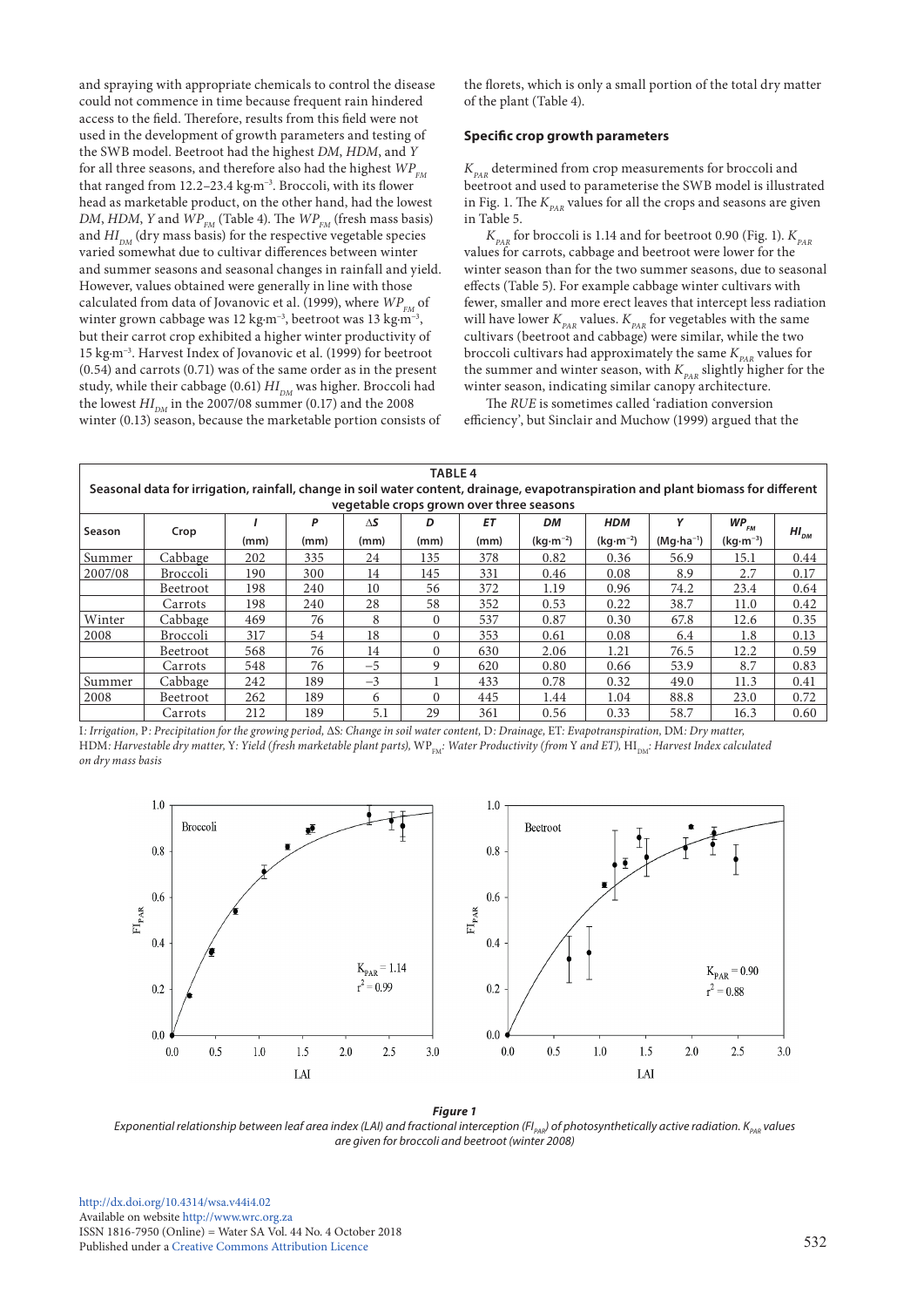term radiation-use efficiency is more correct. *RUE* is not a conservative parameter (Monteith, 1994), but depends on cultivar, water supply, nutrient status and disease (Monteith, 1994; Carretero et al., 2010; Koester et al., 2014; Teixeira et al., 2014). Demetriades-Shah et al. (1992) cautioned against using a constant *RUE* value for the entire growing season, but both Arkebauer et al. (1994) and Monteith (1994) argued that *RUE* is rooted in the fundamental relationship between radiant energy use and the accumulation of plant biomass, and is influenced by plant phenology and environmental factors. Examples of the relationship between total *DM* and cumulative radiation intercepted by cabbage and carrots, used to parameterise SWB, are presented in Fig. 2.

The RUE value for cabbage is  $9.4 \times 10^{-4}$  kg⋅MJ<sup>-1</sup> and for carrots  $7.0 \times 10^{-4}$  kg·MJ<sup>-1</sup> (Fig. 2). However, RUE values estimated in this way represent a lower limit for utilization of radiation to produce DM (Jovanovic et al., 1999), as root dry matter is not included in the calculations of DM for cabbage and broccoli (marketable yield is above ground). For carrots and beetroot the harvestable storage organ is below ground and was taken, but feeder roots were not taken into consideration with DM measurements. High  $r^2$  values were achieved for all experiments (Table 5). Seasonal variation in RUE was observed for the different vegetables, with highest RUE values estimated for the 2008 winter season (Table 5). This is to be expected, as radiation in the summer months is higher than in winter (Table 2), and therefore less likely to limit production. Winter RUE values estimated for the different vegetables were lower, except for carrots, than those reported by Jovanovic et al. (1999) for winter cultivars (carrots cv. Kuroda, 6.0 × 10−4 kg·MJ−1; cabbage cv. Grand Slam, 1.3 × 10−3 kg·MJ−1; beetroot cv. Crimson Globe 1.4 × 10−3 kg·MJ−1). The values determined in winter are expected to better represent actual RUE for these crops, and were therefore used for the simulations. Since SWB uses the lesser of radiation- or water-limited growth, this approach seems reasonable.



*Figure 2*

*Dry matter (DM) production of cabbage (winter 2008) and carrots (summer 2008), as a function of the cumulative product of fractional interception*  (FI<sub>RAD</sub>) and solar radiation (R<sub>.</sub>). Radiation-use efficiency (RUE) and the coefficient of determination (r<sup>2</sup>) are shown



*Figure 3* 

*Determination of the leaf-stem dry matter partitioning parameter (p) as a function of canopy dry matter (CDM), specific leaf area (SLA) and leaf area index (LAI) for broccoli (winter 2008) and cabbage (summer 2008)*

[http://dx.doi.org/10.4314/wsa.v44i4.](http://dx.doi.org/10.4314/wsa.v44i4.02)02 Available on website<http://www.wrc.org.za> ISSN 1816-7950 (Online) = Water SA Vol. 44 No. 4 October 2018 Published under a [Creative Commons Attribution Licence](https://creativecommons.org/licenses/by/4.0/) 533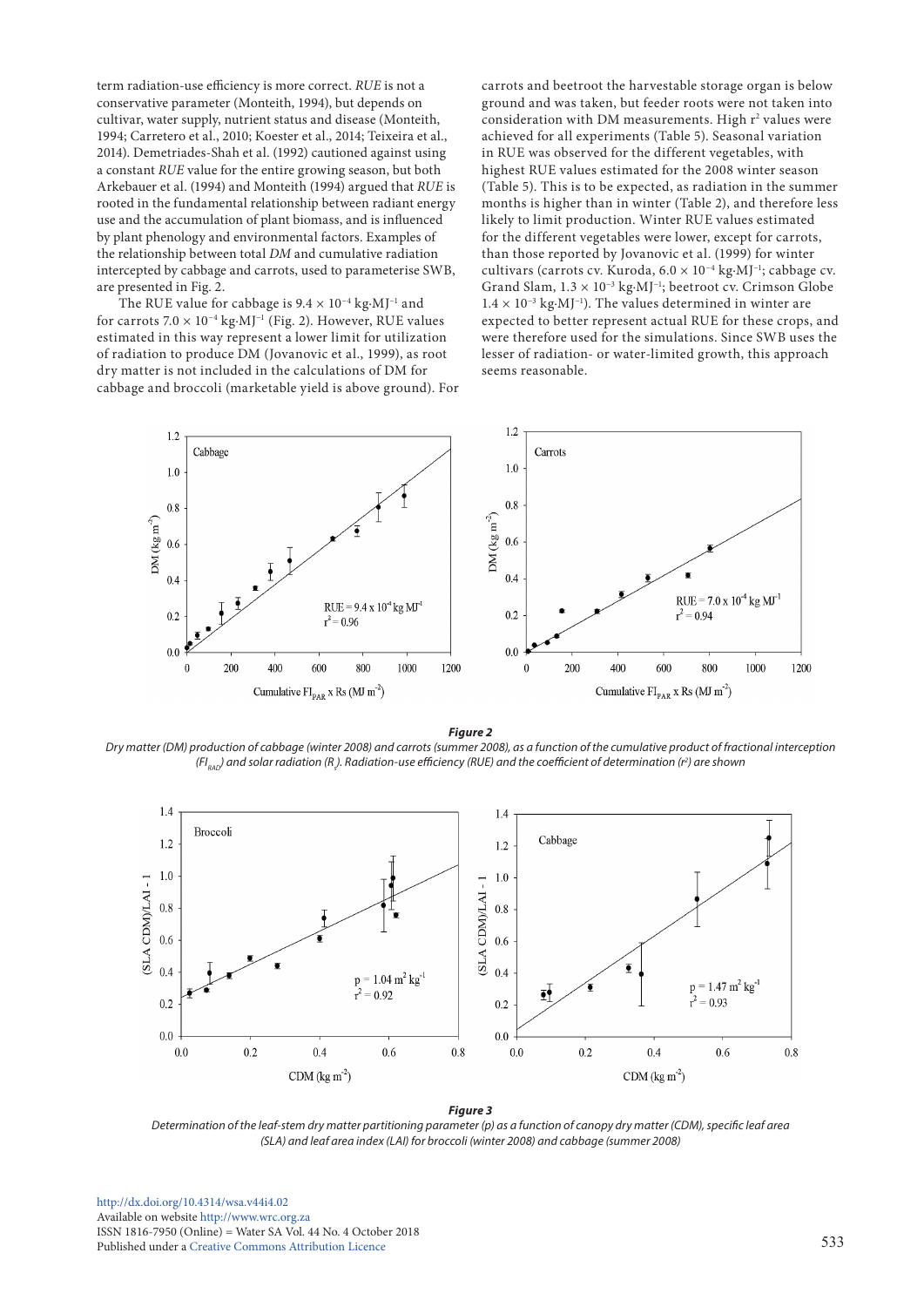Examples of the calculation of the leaf stem partition parameter, *p*, for broccoli (1.04  $\text{m}^2\text{-kg}^{-1}$ ) and cabbage (1.47  $\text{m}^2\text{-kg}^{-1}$ ) are given in Fig. 3. The *p* values for the different crops and seasons are also summarised in Table 5.

Specific leaf area and *p* (Fig. 3) are used to calculate *DM* partitioning between leaves and stems with the SWB model. Seasonal variation in *p* for the different vegetables was observed (Table 5). This is due to cultivar differences for the different seasons and the influence of climate and management practices on plant growth, and therefore the production of *CDM* and the development of leaf area. In general, high *r*<sup>2</sup> values for *p* were obtained, except for broccoli grown during the 2007/2008 summer season and for carrots grown in the 2008 winter season (Table 5).

The *VPD*-adjusted dry matter water ratios (kg *DM*·kg−1 water·Pa) determined for the different vegetables and seasons are presented in Fig. 4. Different *DWR* values for the different cultivars were determined due to different growth and canopy characteristics (Fig. 4). Because *ET* is adjusted for *VPD* it was expected that *DWR* would be reasonably conservative for the same cultivar in different seasons. However, some seasonal variation was evident for beetroot and cabbage (Fig. 4). This variation is probably due to the over-simplification of predicting *DM* production (eq. 3) and that other factors are not taken into account that may influence photosynthetic rates, such as the leaf nitrogen (N) content (Yamori et al., 2011), and the effect of temperature on respiration rates.

Separate model parameters for the SWB model were determined and adjusted, within acceptable plant physiological limits, to best simulate crop growth and soil water deficits for each crop and growth season of this study. Field measurements of the other growth seasons were then used as independent datasets for the different vegetable species, to validate the different sets of SWB model parameters. A set of parameters were then selected for summer and a separate set for winter, for each crop, which best simulated crop growth and soilwater deficits in summer and winter seasons. This was done to accommodate differences in cultivar and growth pattern of the crops for the different seasons. However, for beetroot, where the same cultivar was planted in both summer and winter, a single set of parameters was used for all three seasons. These parameters are summarised in Table 6.

In Fig. 5, an example of a SWB model calibration simulation of *DM* and *HDM* production (solid and broken lines), *LAI* and soil-water deficits for beetroot is given.

A good correlation was observed between predicted and actual measurements for both *DM* and *HDM* production (Fig. 5A) as well as *LAI* (Fig. 5B). Soil water deficits were also successfully predicted with the model (Fig. 5C) and were therefore used to simulate soil water deficits for the 2007/08 summer (Fig. 6A) and 2008 summer (Fig. 6B) seasons to validate the reliability of the model.

Although the two summer seasons had different rainfall patterns, with the summer of 2007/08 receiving more rainfall than in the 2008 season (Table 4), the soil water deficits were predicted reasonably well by SWB for both seasons (Fig. 6). Crop growth parameters developed for the 2008 summer season were then used in the simulation of cabbage growth and soil water deficits for the 2007/08 summer season. For broccoli and carrots, calibration statistics are given for a summer and winter season. Table 7 presents a summary of the statistical



*Figure 4 Dry matter production (kg·kg−1) adjusted for vapour pressure deficit (Pa) for the different seasons*

| <b>TABLE 5</b><br>Measured crop growth parameters for vegetable crops in three different seasons |                 |           |           |       |                                    |                |                            |       |  |  |  |
|--------------------------------------------------------------------------------------------------|-----------------|-----------|-----------|-------|------------------------------------|----------------|----------------------------|-------|--|--|--|
| Season                                                                                           | Crop            | Cultivar  | $K_{PAR}$ | $r^2$ | <b>RUE</b><br>$(kq \cdot MJ^{-1})$ | r <sup>2</sup> | р<br>$(m^2 \cdot kq^{-1})$ | $r^2$ |  |  |  |
|                                                                                                  | Cabbage         | Tenacity  | 1.08      | 0.98  | $6.6 \times 10^{-4}$               | 0.93           | 1.29                       | 0.93  |  |  |  |
| Summer<br>2007/2008                                                                              | <b>Broccoli</b> | Star 2204 | 1.09      | 0.94  | $6.6 \times 10^{-4}$               | 0.96           | 0.30                       | 0.07  |  |  |  |
|                                                                                                  | Beetroot        | Red Ace   | 1.11      | 0.96  | $1.1 \times 10^{-4}$               | 0.69           | 0.74                       | 0.70  |  |  |  |
|                                                                                                  | Cabbage         | Grandslam | 0.87      | 0.98  | $9.4 \times 10^{-4}$               | 0.96           | 0.60                       | 0.85  |  |  |  |
| Winter                                                                                           | <b>Broccoli</b> | Parthenon | 1.14      | 0.98  | $9.9 \times 10^{-4}$               | 0.90           | 1.04                       | 0.92  |  |  |  |
| 2008                                                                                             | Beetroot        | Red Ace   | 0.90      | 0.88  | $1.2 \times 10^{-3}$               | 0.78           | 0.58                       | 0.81  |  |  |  |
|                                                                                                  | Carrots         | Dordogne  | 0.97      | 0.95  | $8.7 \times 10^{-4}$               | 0.95           | 1.10                       | 0.36  |  |  |  |
| Summer<br>2008/2009                                                                              | Cabbage         | Tenacity  | 1.11      | 0.59  | $7.6 \times 10^{-4}$               | 0.96           | 1.47                       | 0.93  |  |  |  |
|                                                                                                  | Beetroot        | Red Ace   | 0.95      | 0.97  | $7.5 \times 10^{-4}$               | 0.63           | 2.01                       | 0.75  |  |  |  |
|                                                                                                  | Carrots         | Star 3006 | 1.03      | 0.59  | $7.0 \times 10^{-4}$               | 0.94           | 2.24                       | 0.83  |  |  |  |

K*PAR: Canopy extinction coefficient for photosynthetically active radiation,* RUE*: Radiation-use efficiency,* p*: Leaf-stem dry matter partitioning parameter.*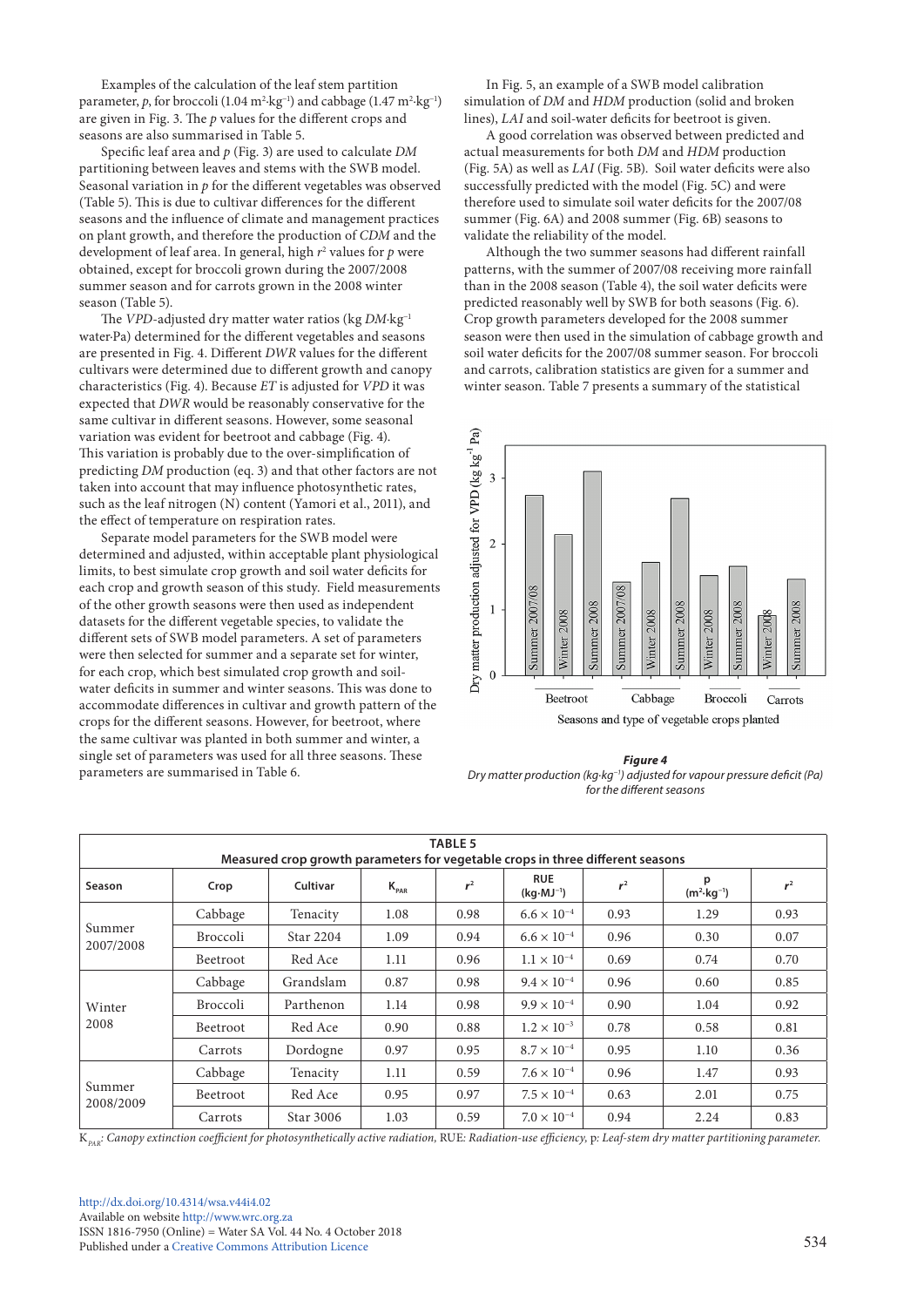| <b>TABLE 6</b><br>Specific crop growth parameters used in the SWB model to simulate crop growth and the soil water balance over 3 seasons |                              |                         |        |         |        |                 |                         |         |         |  |  |
|-------------------------------------------------------------------------------------------------------------------------------------------|------------------------------|-------------------------|--------|---------|--------|-----------------|-------------------------|---------|---------|--|--|
|                                                                                                                                           |                              |                         |        | Cabbage |        | <b>Broccoli</b> | <b>Beetroot</b>         |         | Carrot  |  |  |
| Parameter                                                                                                                                 | Abbreviation                 | <b>Units</b>            | Winter | Summer  | Winter | Summer          | Summer<br>and<br>winter | Winter  | Summer  |  |  |
| DM/ET ratio corrected for VPD                                                                                                             | <b>DWR</b>                   | kg·kg <sup>-1</sup> ·Pa | 6.0    | 9.0     | 7.0    | 6.0             | 7.0                     | 8.0     | 7.0     |  |  |
| Radiation-use efficiency                                                                                                                  | <b>RUE</b>                   | $gV$ MJ <sup>-1</sup>   | 0.94   | 0.94    | 1.00   | 1.00            | 1.25                    | 0.95    | 0.70    |  |  |
| Specific leaf area                                                                                                                        | <b>SLA</b>                   | $m^2$ · $kg^{-1}$       | 9.5    | 12.0    | 9.0    | 10.5            | 12.0                    | 11.5    | 16.0    |  |  |
| Stem-leaf partitioning parameter                                                                                                          | p                            | $m^2$ ·kg <sup>-1</sup> | 0.56   | 1.55    | 1.54   | 1.54            | 3.02                    | 3.08    | 2.24    |  |  |
| Canopy extinction coeff. for PAR                                                                                                          | $K_{\underline{\text{PAR}}}$ |                         | 0.87   | 1.11    | 1.09   | 1.14            | 0.90                    | 0.97    | 1.03    |  |  |
| Canopy extinction coeff. for total<br>solar radiation                                                                                     | Ks                           |                         | 0.62   | 0.78    | 0.81   | 0.77            | 0.64                    | 0.69    | 0.70    |  |  |
| Max rooting depth                                                                                                                         | RD<br>max                    | m                       | 0.60   | 0.60    | 0.60   | 0.60            | 0.60                    | 0.60    | 0.60    |  |  |
| Base temp.                                                                                                                                | Тb                           | $\rm ^{\circ}C$         | 2.0    | 4.4     | 0.0    | 0.0             | 4.4                     | 4.4     | 7.2     |  |  |
| Optimum temp.                                                                                                                             | Topt                         | $\rm ^{\circ}C$         | 23.9   | 23.9    | 23.9   | 23.9            | 23.9                    | 23.9    | 23.9    |  |  |
| Day degrees for emergence                                                                                                                 | emdd                         | $^{\circ}C$             | 50     | 130     | 95     | 123             | 64                      | 95      | 105     |  |  |
| Day degrees until harvest                                                                                                                 | mtdd                         | $\rm ^{\circ}C$         | 1445   | 1477    | 1288   | 1899            | 1 3 5 6                 | 1 2 8 6 | 1 2 8 1 |  |  |

*Notes:* K*<sup>s</sup> and not* K*PAR is used in SWB. Cardinal temperatures for cabbage, beetroot and carrots from Maynard and Hochmuth (2007) and broccoli from Tan et al. (2000).*



Growth period for modelling soil water deficit

#### *Figure 5*

*(A) Simulation (solid and broken lines) and actual measurements for dry matter* (*DM* ) *and harvestable dry matter production* (*HDM* )*, (B) Simulation (solid line) of leaf area index (LAI) with actual measurements (•) and (C) simulation (solid line) of soil water deficits with actual measurements* ( $\bullet$ ) for beetroot for the 2008 winter season

[http://dx.doi.org/10.4314/wsa.v44i4.](http://dx.doi.org/10.4314/wsa.v44i4.02)02 Available on website<http://www.wrc.org.za> ISSN 1816-7950 (Online) = Water SA Vol. 44 No. 4 October 2018 Published under a [Creative Commons Attribution Licence](https://creativecommons.org/licenses/by/4.0/) 535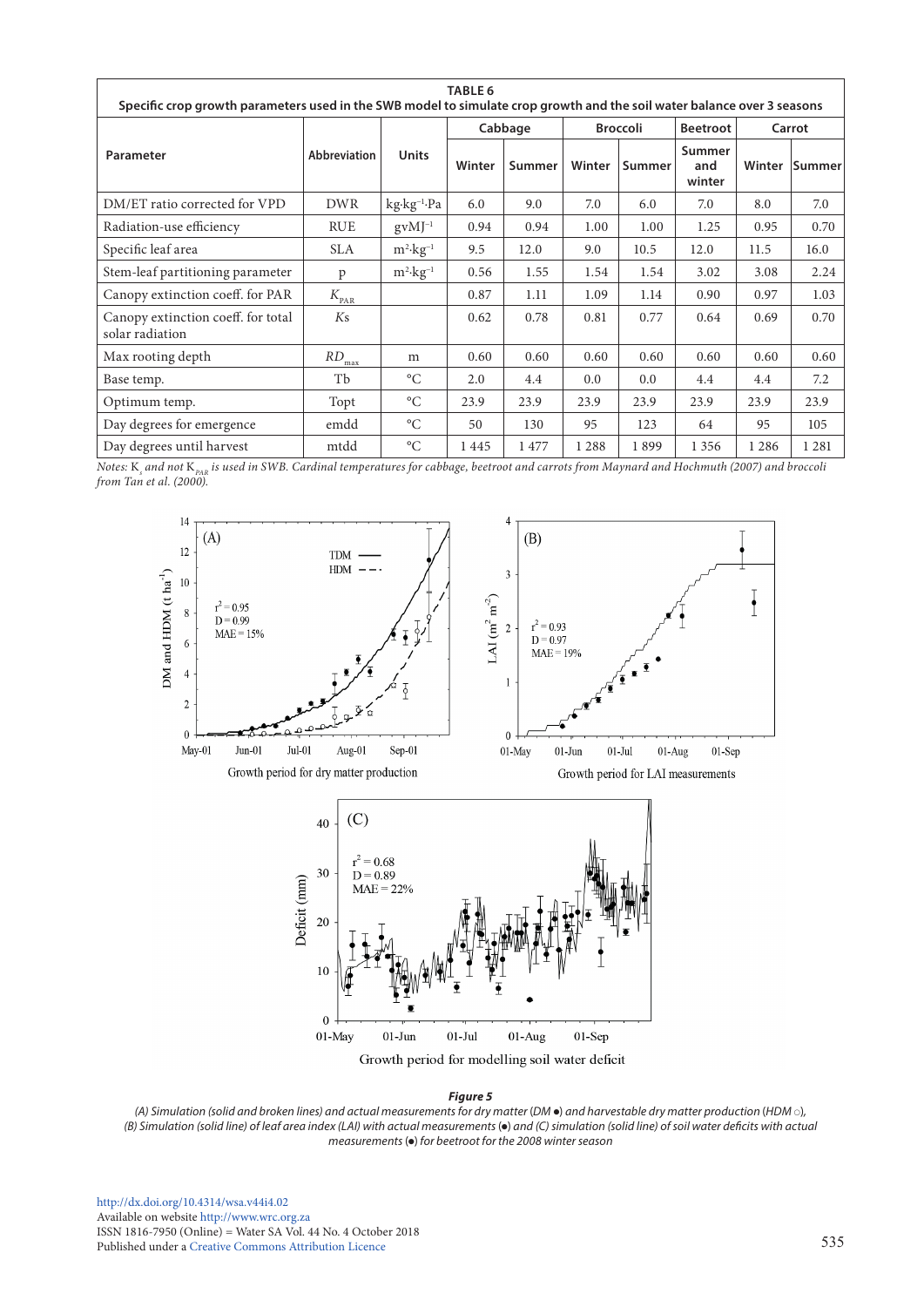analyses for SWB model simulations of soil-water deficits, *DM*, *HDM* and *LAI* for the different seasons. *N* represents the number of observations,  $r^2$  is the coefficient of determination and *D* is Willmott's index of agreement. MAE is the mean absolute error, and is a measure of average differences between observed and predicted continuous variables, and describes average model-performance error (Willmott et al., 2012), which gives an indication of accuracy over time.

High *r*<sup>2</sup> and *D* and low MAE values for the simulation of soil water deficits, *DM*, *HDM* and *LAI* for the calibration seasons indicate that the SWB model was successfully calibrated for the different vegetable crops for summer and winter seasons (Table 7). However, it was found that parameters developed for a specific cultivar performed poorly in simulating crop growth and soil water deficits of another

cultivar (data not shown), due to differences in growth characteristics between cultivars. The parameters chosen (winter 2008) for parametrising SWB for beetroot performed reasonably well in predicting crop growth (*DM, HDM* and *LAI*) and soil water deficits for the other two summer seasons. Although the soil water deficits of cabbage were adequately predicted by SWB for the 2007/08 summer season, the model predicted more rapid growth than was observed, which resulted in high MAE for the simulation of *DM, HDM* and *LAI*. The SWB model accounts for radiation or water-limited growth, but does not predict disease or nutrient-limited growth. It is possible that due to the high rainfall at the beginning of the 2007/08 season (Table 4), N leaching from the root zone occurred, which caused N deficiencies during early development of the cabbage, that increased the growth



*Figure 6 Comparison between SWB validation simulations and field measurements for beetroot in the 2007/08 summer season (A) and 2008 summer season (B)*

|                                                                                                   | <b>TABLE 7</b><br>Statistical analyses of the simulation of soil-water deficits, DM production, and LAI for the different vegetable |                    |    |                |      |                     |                |                |      |                     |    |                |      |                   |
|---------------------------------------------------------------------------------------------------|-------------------------------------------------------------------------------------------------------------------------------------|--------------------|----|----------------|------|---------------------|----------------|----------------|------|---------------------|----|----------------|------|-------------------|
| crops over three seasons<br>Soil water deficit<br>Leaf area index<br><b>Dry matter production</b> |                                                                                                                                     |                    |    |                |      |                     |                |                |      |                     |    |                |      |                   |
| Crop                                                                                              | Cultivar                                                                                                                            | Season             | N  | r <sup>2</sup> | D    | <b>MAE</b><br>(9/6) | N              | r <sup>2</sup> | D    | <b>MAE</b><br>(9/6) | N  | r <sup>2</sup> | D    | <b>MAE</b><br>(%) |
| Cabbage                                                                                           | Tenacity                                                                                                                            | Summer<br>2007/'08 | 41 | 0.74           | 0.89 | 26                  | 6              | 0.93           | 0.83 | 87                  | 7  | 0.68           | 0.83 | 55                |
|                                                                                                   | Grand<br>Slam                                                                                                                       | *Winter 2008       | 54 | 0.43           | 0.79 | 22                  | 14             | 0.96           | 0.97 | 18                  | 13 | 0.96           | 0.99 | 9                 |
|                                                                                                   | Tenacity                                                                                                                            | *Summer 2008       | 35 | 0.48           | 0.82 | 22                  | 10             | 0.98           | 0.99 | 9                   | 10 | 0.91           | 0.96 | 24                |
| <b>Broccoli</b>                                                                                   | Star 2204                                                                                                                           | *Summer<br>2007/08 | 36 | 0.66           | 0.85 | 22                  | 7              | 0.98           | 0.99 | 11                  | 7  | 0.93           | 0.98 | 19                |
|                                                                                                   | Parthenon                                                                                                                           | *Winter 2008       | 44 | 0.55           | 0.85 | 17                  | 12             | 0.92           | 0.97 | 17                  | 12 | 0.93           | 0.97 | 16                |
| Beetroot                                                                                          | Red Ace                                                                                                                             | Summer<br>2007/'08 | 36 | 0.76           | 0.86 | 20                  | $\overline{4}$ | 0.98           | 0.93 | 22                  | 7  | 0.85           | 0.95 | 16                |
|                                                                                                   | Red Ace                                                                                                                             | *Winter 2008       | 63 | 0.68           | 0.89 | 22                  | 15             | 0.95           | 0.99 | 15                  | 13 | 0.93           | 0.97 | 19                |
|                                                                                                   | Red Ace                                                                                                                             | Summer 2008        | 35 | 0.61           | 0.87 | 19                  | 9              | 0.95           | 0.97 | 24                  | 10 | 0.78           | 0.91 | 17                |
| Carrots                                                                                           | Dordogne                                                                                                                            | *Winter 2008       | 59 | 0.49           | 0.76 | 27                  | 14             | 0.96           | 0.97 | 18                  | 13 | 0.96           | 0.99 | 9                 |
|                                                                                                   | Star 3006                                                                                                                           | *Summer 2008       | 37 | 0.62           | 0.84 | 25                  | 10             | 0.98           | 0.99 | 9                   | 10 | 0.91           | 0.96 | 24                |

*\*Parameters from these seasons (Calibration season) were used to parameterise the SWB model*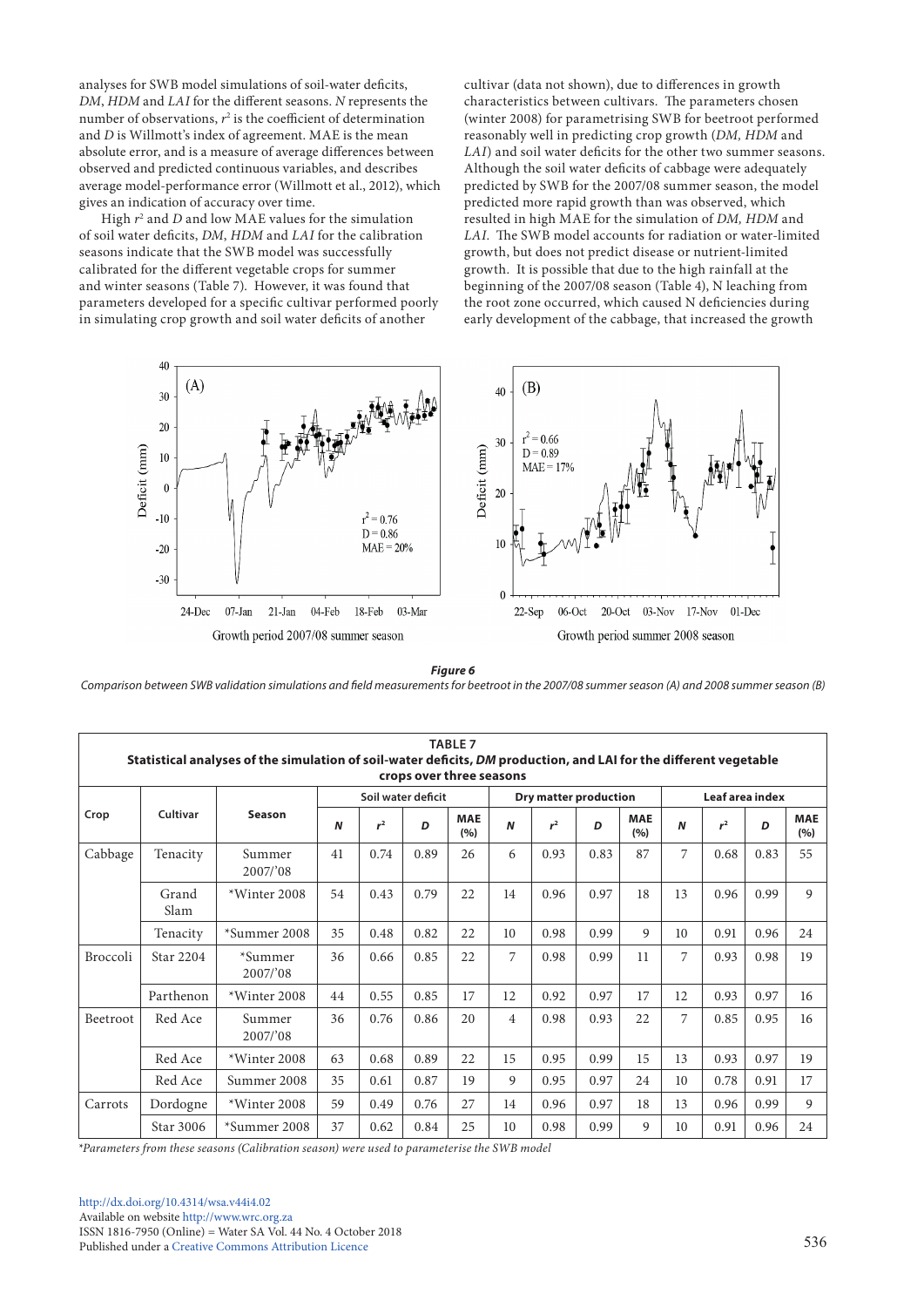period with 11 days (Table 1). Cabbage development and growth is sensitive to N deficiencies and Dewi et al. (2010) found that low N supply can delay cabbage maturity for between 5 and 13 days. This effect was more prominent for early cultivars.

# **CONCLUSIONS**

Despite being much cooler, more irrigation water was applied during winter than in the summer seasons due to less rainfall to supplement irrigation and a longer growing period, with beetroot having the highest  $WP_{FM}$  and broccoli the lowest. The harvest index  $(HI_{DM})$  was greater for the root crops than for cabbage and broccoli. Crop-specific growth parameters were determined for beetroot, broccoli, cabbage and carrots. Ideally, all cultivars considered in this study should have been grown for two seasons so that independent data would be available for model validation. However, this was only possible for beetroot (cultivar Red Ace) and cabbage (cultivar Tenacity). Parameters for these cultivars are therefore reported with more confidence than for other crops. However, valuable growth analyses and initial model parameter estimates for the other cultivars will be of use to those interested in modelling growth of these crops. The values determined for the *RUE* parameters are conservative and a seasonal variation was observed with the highest *RUE* determined for the winter season.  $K_{pAP}$ values determined for carrots, cabbage and beetroot were lower for winter than for summer seasons, but this was not true for broccoli. *DWR* values determined for the different vegetables are conservative and need to be adjusted upwards for parametrisation of the SWB model. Seasonal variation of the partitioning parameter (*p*) was unique for different cultivars. Therefore, due to differences in growth characteristics between cultivars, separate model parameters for the different cultivars were needed to parametrise SWB. In seasons where the same cultivar was planted, a single set of parameters enabled the successful simulation of growth and soil-water deficits. However, it is important that crop growth models do not oversimplify prediction of *DM* production for vegetable crops, but should emulate crop growth characteristics to successfully predict crop growth and water use, especially for vegetables with wide ranges and constant development- of new cultivars. These results expand our current dataset of crop growth parameters for vegetables that can be used in a wide range of mechanistic simulation models to improve water management at field and catchment scales.

# **ACKNOWLEDGEMENTS**

The authors express their gratitude to Mr R Venema of Rosaly Boerdery, who was responsible for crop management and who made his farm available for the trials. This research formed part of a solicited project, WRC K5/1482/4 (standards and guidelines for improved efficiency of irrigation water use from dam wall release to root zone application) funded and managed by the South African Water Research Commission.

# **REFERENCES**

ANNANDALE J, JOVANOVIC N, CAMPBELL G, DU SAUTOY N and LOBIT P (2004) Two-dimensional solar radiation interception model for hedgerow fruit trees. *Agric. For. Meteorol.* **121** (3) 207–225.<https://doi.org/10.1016/j.agrformet.2003.08.004>

ANNANDALE JG, BENADE N, JOVANOVIC NZ, STEYN JM and

[http://dx.doi.org/10.4314/wsa.v44i4.](http://dx.doi.org/10.4314/wsa.v44i4.02)02 Available on website<http://www.wrc.org.za> ISSN 1816-7950 (Online) = Water SA Vol. 44 No. 4 October 2018 Published under a [Creative Commons Attribution Licence](https://creativecommons.org/licenses/by/4.0/) 537

DU SAUTOY N (1999) Facilitating irrigation scheduling by means of the soil water balance model. WRC Report No. 753/1/99. Water Research Commission, Pretoria.

- ANNANDALE JG, STIRZAKER RJ, SINGELS A, VAN DER LAAN M and LAKER MC (2011) Irrigation scheduling research: South African experiences and future prospects. *Water SA* **37** (5) 751–763. <https://doi.org/10.4314/wsa.v37i5.12>
- ARKEBAUER TJ, WEISS A, SINCLAIR TR and BLUM A (1994) In defense of radiation use efficiency: A response to Demetriades-Shah et al. (1992). *Agric. For. Meteorol.* **68** 221–227. [https://doi.org/](https://doi.org/10.1016/0168-1923(94)90038-8) [10.1016/0168−1923\(94\)90038-8](https://doi.org/10.1016/0168-1923(94)90038-8)
- BACKEBERG GR, BEMBRIDGE TJ, GROENEWALD JA, HAMMES PS, PULLEN RA and THOMPSON H (1996) Policy proposal for irrigated agriculture in South Africa. KV96/96. Water Research Commission, Pretoria.
- BELETSE YG, ANNANDALE JG, STEYN JM, HALL I and AKEN ME (2008) Can crops be irrigated with sodium bicarbonate rich CBM deep aquifer water? Theoretical and field evaluation. *Ecol. Eng.* **33** (1) 26–36.<https://doi.org/10.1016/j.ecoleng.2007.12.011>
- BOOTE KJ, JONES JW, HOOGENBOOM G and WHITE JW (2010) The role of crop systems simulation in agriculture and environment. *Int. J. Agric. Environ. Inf. Syst.* **1** (1) 41–54. [https://doi.](https://doi.org/10.4018/jaeis.2010101303) [org/10.4018/jaeis.2010101303](https://doi.org/10.4018/jaeis.2010101303)
- CAMPBELL GS and NORMAN JM (1998) *An Introduction to Environmental Biophysics*. Springer, New York.
- CAMPBELL GS and VAN EVERT FK (1994) Light interception by plant canopies: Efficiency and architecture. In: Monteith JL, RK Scott and MH Unsworths (eds) *Resource Capture by Crops.*  Nottingham University Press, London.
- CARRETERO R, SERRAGO RA, BANCAL MO, PERELLÓ AE and MIRALLES DJ (2010) Absorbed radiation and radiation use efficiency as affected by foliar diseases in relation to their vertical position into the canopy in wheat. *Field Crops Res.* **116** (1–2) 184–195.<https://doi.org/10.1016/j.fcr.2009.12.009>
- DEMETRIADES-SHAH TH, FUCHS M, KANEMASU ET and FLITCROFT I (1992) A note of caution concerning the relationship between cumulated intercepted solar radiation and crop growth. *Agric. For. Meteorol.* **58** 193–207. [https://doi.org/10.1016/0168−192](https://doi.org/10.1016/0168-1923(92)90061-8) [3\(92\)90061-8](https://doi.org/10.1016/0168-1923(92)90061-8)
- DEWI ER, NIKUS O and HORST WJ (2010) Genotypic differences in nitrogen efficiency of white cabbage (*Brassica oleracea* L.). *Plant Soil* **328** (1–2) 313–325.
- DU SAUTOY N, JOVANOVIC NZ and ANNANDALE JG (2003) Water balance simulation of a peach orcahrd using the SWB model. *S. Afr. J. Plant Soil* **20** (4) 6.<https://doi.org/10.1080/02571862.2003.10634930>
- FAO (2017) FAOStat Food and Agriculture Organization of the United Nations, Statistics Division. URL: [http://faostat3.fao.org/](http://faostat3.fao.org/home) [home](http://faostat3.fao.org/home) (Accessed 20 September 2017).
- FESSEHAZION MK, ANNANDALE JG, EVERSON CS, STIRZAKER RJ and TESFAMARIAM EH (2014) Evaluating of soil water balance (SWB-Sci) model for water and nitrogen interactions in pasture: Example using annual ryegrass. *Agric. Water Manage.* **146** (0) 238–248. <https://doi.org/10.1016/j.agwat.2014.08.018>
- GOUDRIAAN J and VAN LAAR H (2012) *Modelling Potential Crop Growth Processes: Textbook with Exercises*. Springer Science & Business Media, Dordrecht
- JONES HG (2013) *Plants and Microclimate: A Quantitative Approach to Environmental Plant Physiology*. Cambridge University Press, New York <https://doi.org/10.1017/CBO9780511845727>
- JOVANOVIC NZ and ANNANDALE JG (1999) An FAO type crop factor modification to SWB for inclusion of crops with limited data: Examples for vegetable crops. *Water SA* **25** (2) 8.
- JOVANOVIC NZ and ANNANDALE JG (2000) Crop growth model parameters of 19 summer vegetable cultivars for use in mechanistic irrigation scheduling models. *Water SA* **26** (1) 67–76.
- JOVANOVIC NZ, ANNANDALE JG and MHLAULI NC (1999) Field water balance and SWB parameter determination of six winter vegetable species. *Water SA* **25** (2) 191–196.
- JOVANOVIC NZ, ANNANDALE JG and NEL AA (2000) Calibration and validation of the SWB model for sunflower (*Helianthus annuus*  L.). *S. Afr. J. Plant Soil* **17** (3) 6.
- KOESTER RP, SKONECZKA JA, CARY TR, DIERS BW and AINSWORTH EA (2014) Historical gains in soybean (*Glycine max*